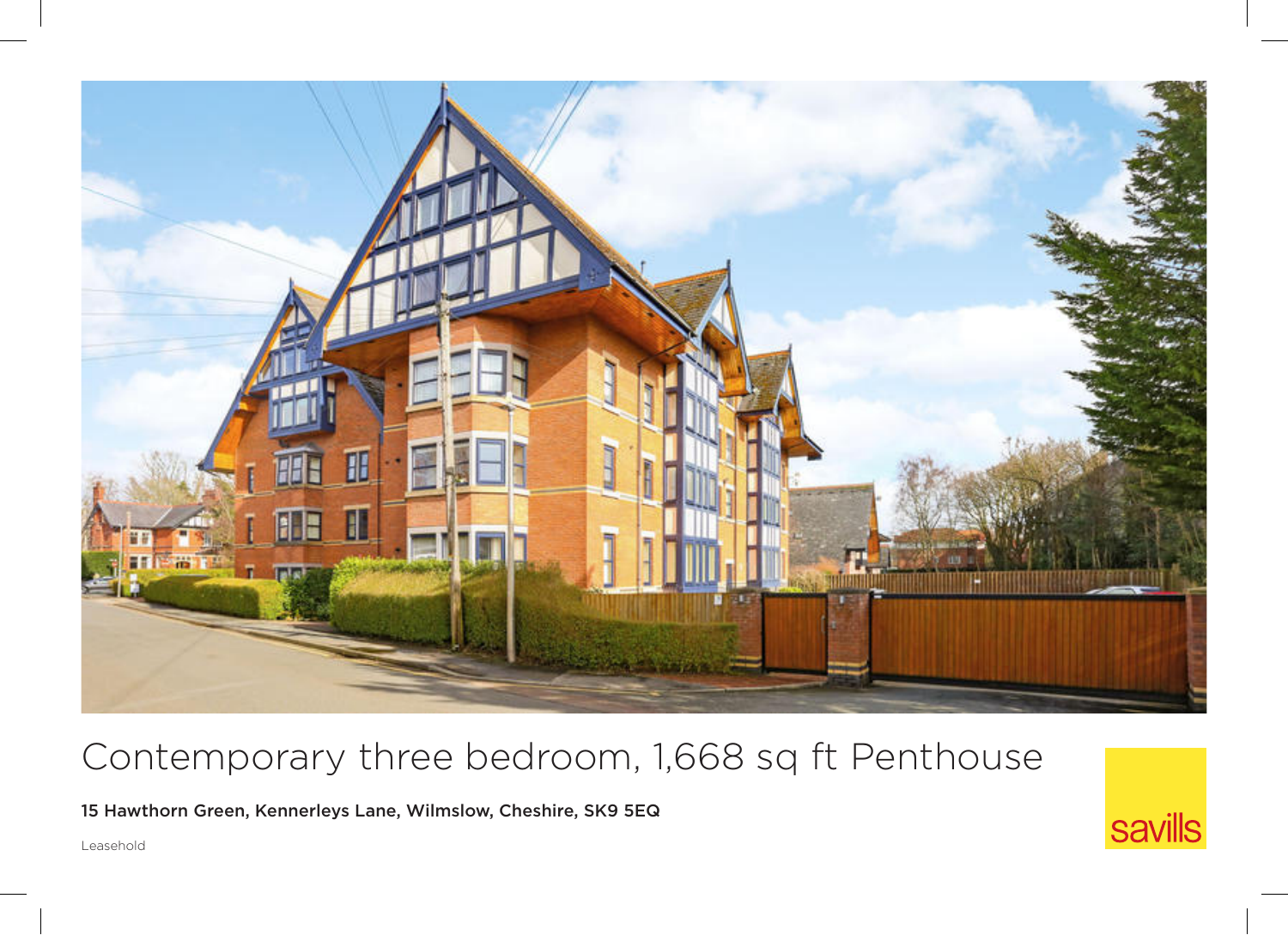Three bedrooms • Two bathrooms • Penthouse • 30' open plan living space • Lift • Secure parking • Gated development with visitors parking

## **Local information**

 Hawthorn Green is situated in the heart of Wilmslow on the fringe of the conservation area, only a couple of minutes walk from the town centre amenities on Water Lane and The Carrs Park.

 Larger shopping and recreational facilities such as Marks & Spencer, John Lewis, golf clubs and fitness centres are within a 10-minute drive.

 The area offers an excellent selection of schools with highly regarded local state schools and a wide choice of private schools. Wilmslow High School is 0.7 miles.

 The property is well placed for easy access to the M56 and A34 for commuters to Manchester and the North West commercial centres. Manchester Airport lies 5 miles away. Wilmslow train station is 0.5 miles and offers a 1 hour 51 minute service to London Euston and a 19 minute service to Manchester Piccadilly.

## **About this property**

 This exceptional penthouse apartment offers generously proportioned and luxuriously appointed living accommodation over two floors. Extending to around 1,668 Sq Ft, the property represents excellent value and a rare opportunity to acquire such a beautifully presented, centrally positioned penthouse apartment. The development offers secure gated residents parking, ample visitors parking and lift access.

 This particular apartment is the largest design within the development, situated on the third and fourth floors allowing

for elevated views over trees, roof tops and toward the hills beyond. The property benefits from entrances on both floors; the sleeping accommodation is situated on the lower floor and the living accommodation on the upper floor, connected internally by a walnut finished staircase. The upper floor open plan living/ dining room is incredibly impressive with a high vaulted ceiling, gable window and exquisite American Walnut flooring. Off this room is the contemporary fitted kitchen with skylight windows, high gloss units and contrasting work surfaces. The kitchen is appointed with a Neff electric oven with matching Neff gas hob and extractor. In addition there is an integrated dishwasher and space for a washing machine, dryer and fridge/freezer. The upper floor accommodation is completed by an entrance hall and a w.c.

 To the lower floor the inner hall with fitted storage leads to the recently refitted contemporary bathroom with shower over bath, a single bedroom and two generously proportioned double bedrooms. The master bedroom is particularly spacious and benefits from a high specification en suite bathroom with separate shower and bath, Duravit Philippe Starck suite and Hansgrohe Axor fittings. An entrance hall with cloakroom completes the accommodation on this floor.

 For those seeking a spacious high specification penthouse apartment in the heart of Wilmslow, this property should be top of your list.





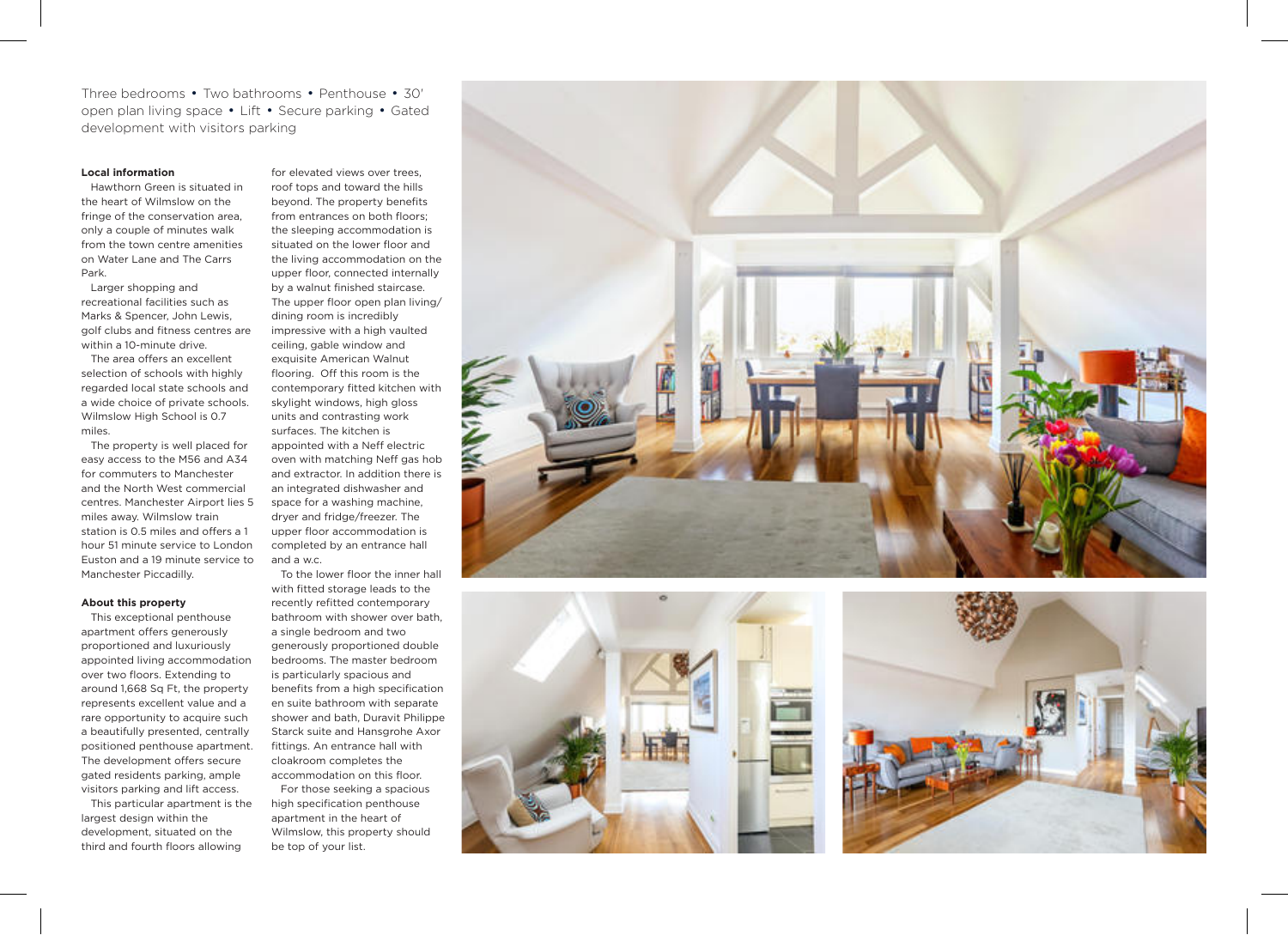